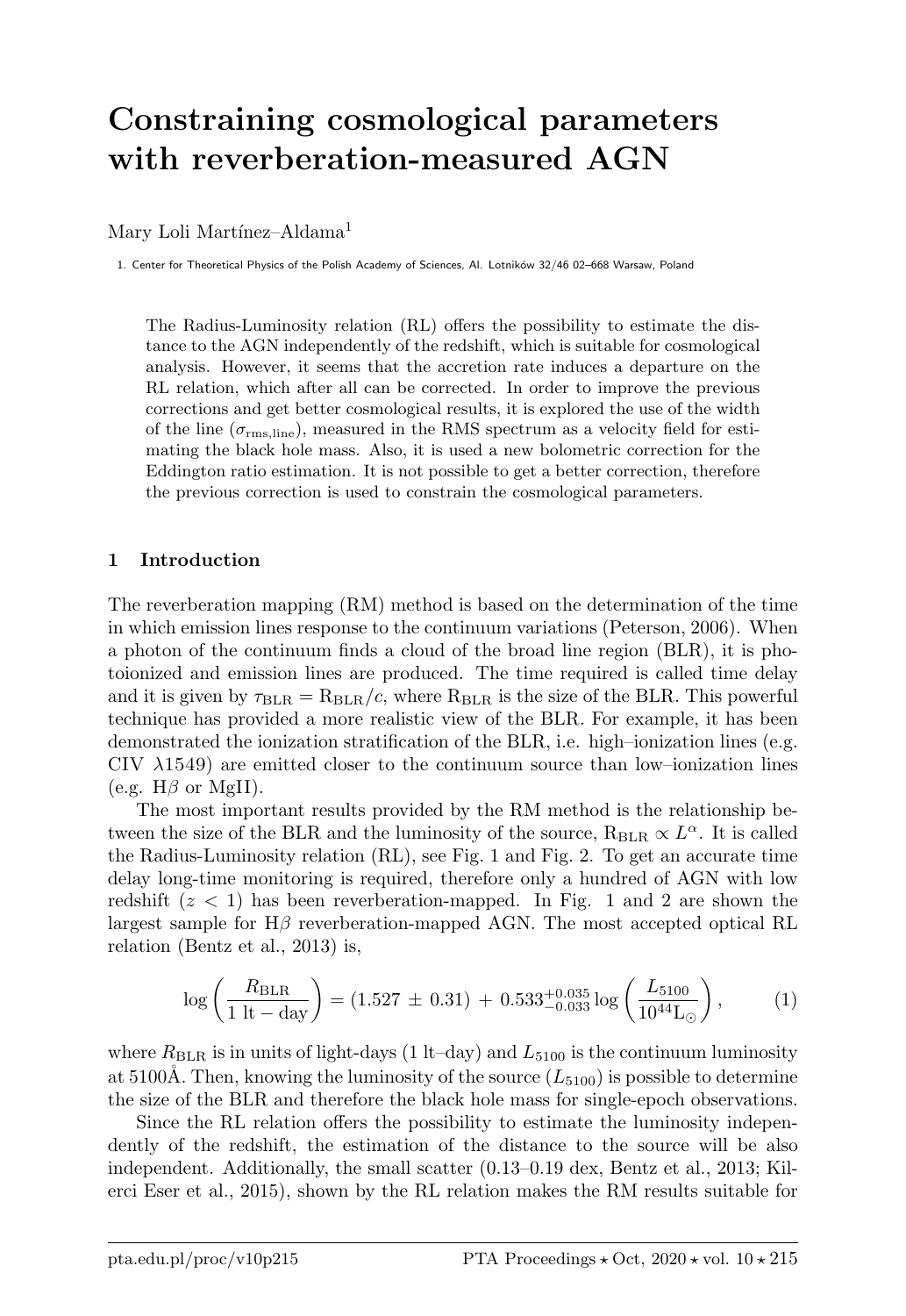



Fig. 1: Radius-Luminosity relation using a sample of  $H\beta$  reverberation-mapped AGN. Colors indicate the variation of the dimensionless accretion rate. The black square marks the position of J142052.

Fig. 2: Same as Fig. 1, but now colors indicate the variation of the Eddington ratio. The black square marks the position of J142052.

cosmological proofs (Watson et al. (2011); Haas et al. (2011); Czerny et al. (2013); King  $&$  Lasota  $(2014)$ .

However, the recent inclusion of reverberation-mapped sources with high accretion rates (Du et al., 2016, 2018, and references therein) has increase the scatter in the relation. This indicates that there is an effect of the accretion rate on the RL relation.

In this contribution, it is explored the use of the width of line  $(\sigma_{\rm rms, line})$  in the RMS spectrum as a velocity field in the black hole mass estimation and a new the bolometric correction for the Eddington ratio estimation, in order to verify if the previous correction proposed can be improved (Section 2). In Section 3 it is explored the use of reverberation-mapped AGN for constraining cosmological parameters. In Section 4 are shown the conclusions.

#### 2 Accretion rate effect on the RL relation

For a long time, the use of the RL relation has been the most popular method for estimating the size of the BLR and the black hole mass. However, the recent monitoring of super-Eddington sources performed by the SEAMBH (Super-Eddington Accretion in Massive Black Holes, Du et al. 2018, and references therein) team has opened new debates around the RL relation. Usually, the super-Eddington sources show the largest departures from the classical RL relation. This departure seems to be related to the level of the accretion rate, the largest departures are associated with the largest accretion rate while the low accretion rate sources follow the RL relation within uncertainties.

Along this contribution, the largest sample of  $H\beta$  reverberation-mapped AGN (117 objects) is used, which includes a collection of previous monitoring sources names as Bentz collection, the SEAMBH, and SDSS-RM samples. A description of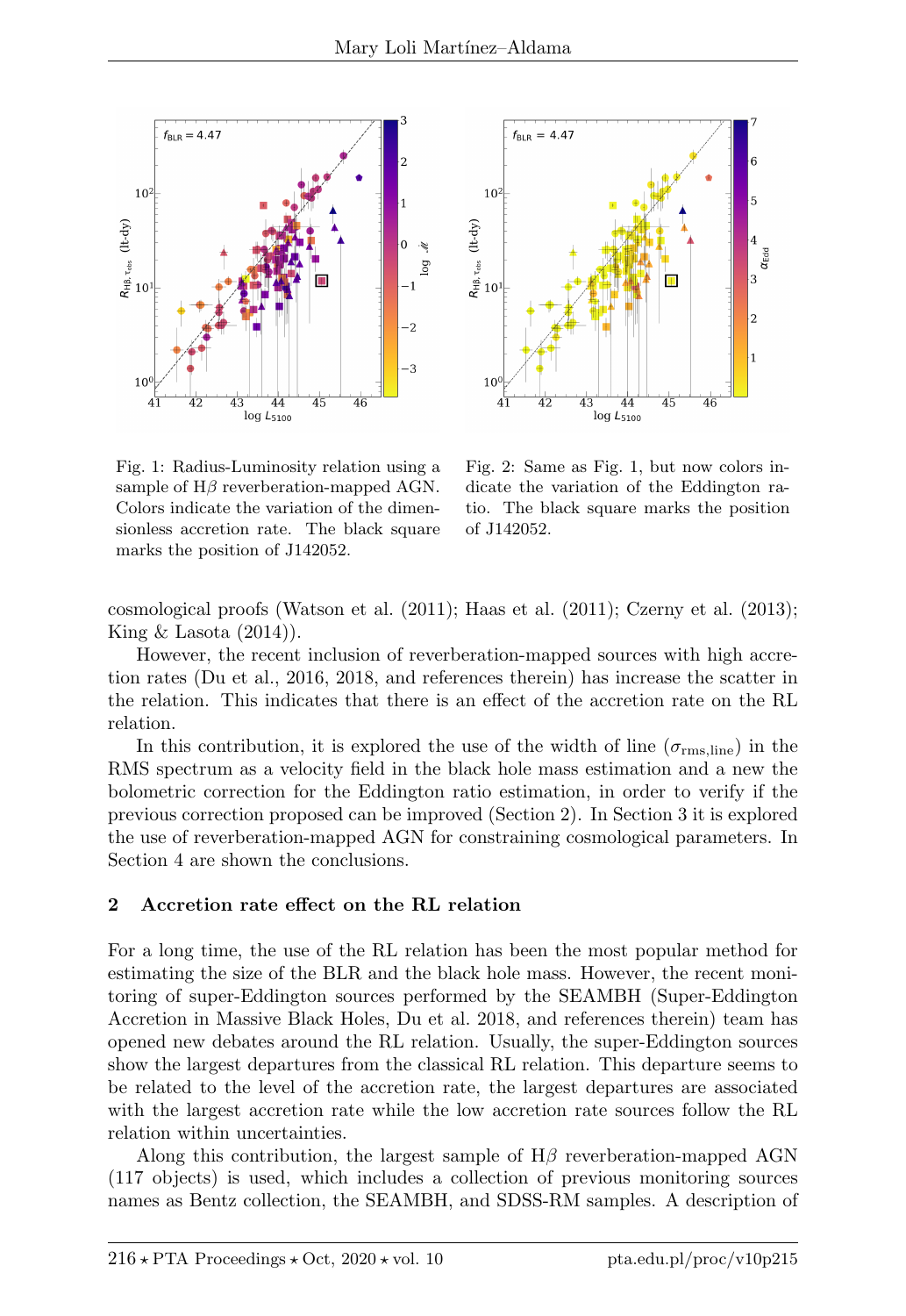



Fig. 3: Relation between the parameter  $\Delta R$ and the dimensionless accretion rate,  $\dot{M}$ . The black and gray lines indicate the best orthogonal fit considering the full sample and excluding the SDSS-RM sample, respectively. The black square marks the position of J142052.

Fig. 4: Relation between the parameter  $\Delta R$ and the Eddington ratio,  $\alpha_{\rm Edd}$ . The black and gray lines indicate the best orthogonal fit, considering the full sample and excluding the SDSS-RM sample, respectively. The black square marks the position of J142052.

the full sample is reported in Martínez-Aldama et al. (2019).

In order to estimate the black hole mass  $(M_{\rm BH} = f_{\rm BLR} \frac{R_{\rm BLR} v^2}{G}$  $\frac{\text{LR} v^2}{G}$  we used the width of the line ( $\sigma_{\rm rms, line}$ ) in the RMS spectrum as the velocity field, which according to Woo et al. (2015) is less affected by orientation effects than the FWHM of the line, with a proper virial factor of 4.47. The size of the BLR  $(R<sub>BLR</sub>)$  is estimated from the time delays, which are taken from Martínez-Aldama et al. (2019).

In order to estimate the accretion rate intensity the dimensionless accretion rate  $(M<sup>1</sup>)$  Throughout the paper, it may be better to use  $\dot{\mathcal{M}}$  instead of  $\dot{M}$  for dimensionless accretion rate. and the Eddington ratio  $(\alpha_{\rm Edd}^2)$  are used. The bolometric luminosity was estimated considering the new bolometric correction factor proposed by Netzer (2019). Figures 1 and 2 show the RL relation with the dimensionless accretion rate and Eddington ratio variations along the diagram.

For estimating the departure from the RL relation we used the parameter  $\Delta R$ , which is the difference between the value estimated from the observed time delay and the expected one from the RL relation,  $\Delta R = R_{\rm obs}/R_{\rm R-L}$ . Figures 3 and 4 show the relations between  $\Delta R$ , M and  $\alpha_{\text{Edd}}$ , respectively. According to the Pearson coefficient, the correlation for  $\dot{M}$  is weak ( $P_{\dot{M}} = -0.238$ ), while for  $\alpha_{\rm Edd}$  is stronger  $(P_{\alpha_{\text{Edd}}} = -0.454)$ . An orthogonal fit was performed to estimate the trend of the relations, in both cases the rms value is similar and there is not a preference in any case.

 $\frac{1}{M} = 20.1 \left( \frac{l_{44}}{\cos \theta} \right)^{3/2} m_7^{-2}$ , where  $l_{44}$  is the luminosity at 5100 Å in units of 10<sup>44</sup> erg s<sup>-1</sup>,  $\theta$  is 0.75, and  $m_7$  is the black hole mass in units of  $10^7 \,\mathrm{M}_{\odot}$  (Du et al., 2016)

$$
{}^{2}\alpha_{\rm Edd} = L_{\rm bol}/L_{\rm Edd}^{\rm c}, \text{ where } L_{\rm Edd} = 1.5 \times 10^{38} \left(\frac{M_{BH}}{\rm M_{\odot}}\right) \text{ and } L_{\rm bol} = 1 \times 10^{10} L_{5100}^{\rm 0.8}
$$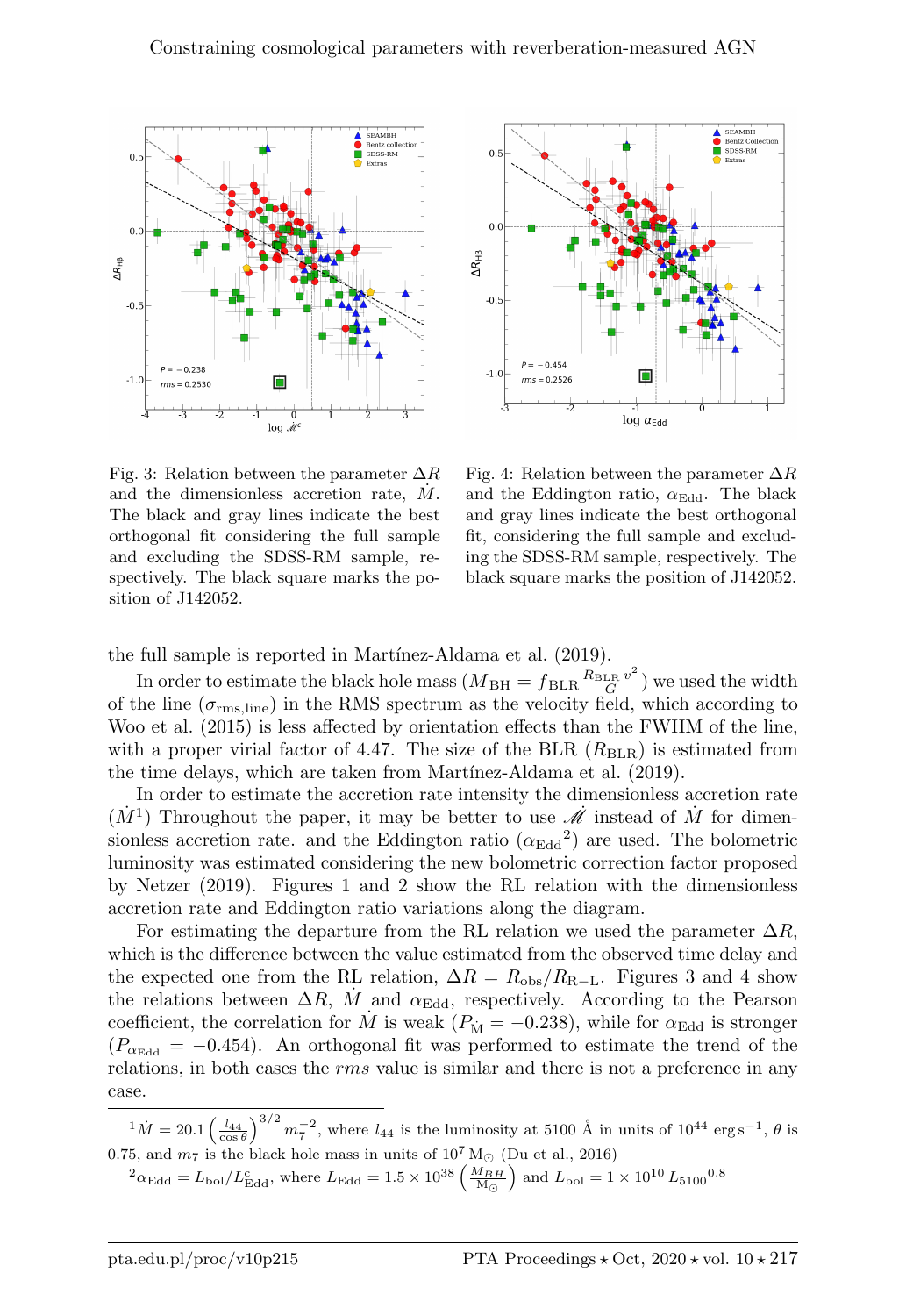Excluding the SDSS-RM sample, it seems that both Bentz and SEAMBH samples show a stronger relation between  $\Delta R$  and M (and  $\alpha_{\text{Edd}}$ ), which is confirmed by the Pearson coefficient estimation ( $P_{\dot{M}} = -0.299$  and  $P_{\alpha_{\text{Edd}}} = -0.573$ ). Both samples occupy a different space in the diagram which is related to the accretion rate level, but this behavior is continuous within the samples. The majority of the Bentz objects show a low accretion rate, contrary to the selection criteria of the SEAMBH sample. However, this trend disappears when the SDSS-RM sample is included. Some of the sources seem to follow the relation of the rest of the objects, but other ones are spread to the lowest accretion rates direction. This behavior can be associated with short monitoring of the sample.

As it is shown in the Appendix of Martínez-Aldama et al. (2019), the short cadence of the SDSS-RM sample could affect the determination of the time delay, and then the black hole mass and accretion rate estimations. The object J142052 is the most luminous object in the sample and it shows a spectrum similar to the expected for the highest accretors (e.g. Negrete et al., 2018), then a high accretion rate is expected. However, estimated accretion rate is smaller. It is clearly identified in Fig. 3 and 4. Therefore, the determination of the time delay in some objects is also probably affected by the short-time monitoring.

On the other hand, previously Mart´ınez-Aldama et al. (2019) found that the best relationship is given by the dimensionless accretion rate using a virial factor anti-correlated with the FWHM of the line (Mejía-Restrepo et al., 2018; Yu et al., 2019), which is correct in some sense the orientation effects. As it is stressed in that paper, the correlation between  $\Delta R$  and the accretion rate level strongly depends on the expression used for model the accretion rate level and the virial factor. The main difference with the exercise shown in this paper is the selection of the  $\sigma_{\rm rms, line}$  as a velocity field and their corresponding virial factor (4.47). For modeling  $\sigma_{\rm rms, line}$  the majority of the sources of the Bentz collection and a NLS1 sample, which mimics the behavior of the SEAMBH, was used. It probably explains the correct behavior of both samples in Fig. 3 and 4. However, SDSS-RM sample points to an unknown direction, where the time monitoring affects particularly for the highest luminous objects.

Recently, Fonseca Alvarez et al. (2019) made a similar analysis with the SDSS-RM sample and found similar results to the ones shown in this contribution. They also stress that the correlation is strong in the previous analysis, like Martínez-Aldama et al. (2019), because the parameter  $\Delta R$  and M (and  $\alpha_{\text{Edd}}$ ) are not completely independent, since both depend on the black hole mass. This could be the explanation of the stronger relation shows by  $\alpha_{\text{Edd}}$  in this contribution, since the bolometric correction factor depends on the luminosity.

Therefore, a new independent method to estimate the black hole mass is required, in order to calibrate the results provided by the RM method and clarify a real dependence between the parameters. Additionally, long-time monitoring, a clear view of the dynamics of the BLR (which solve the virial factor and the orientation effect problems), high redshift sources are still required to understand the physics behind the RL relation.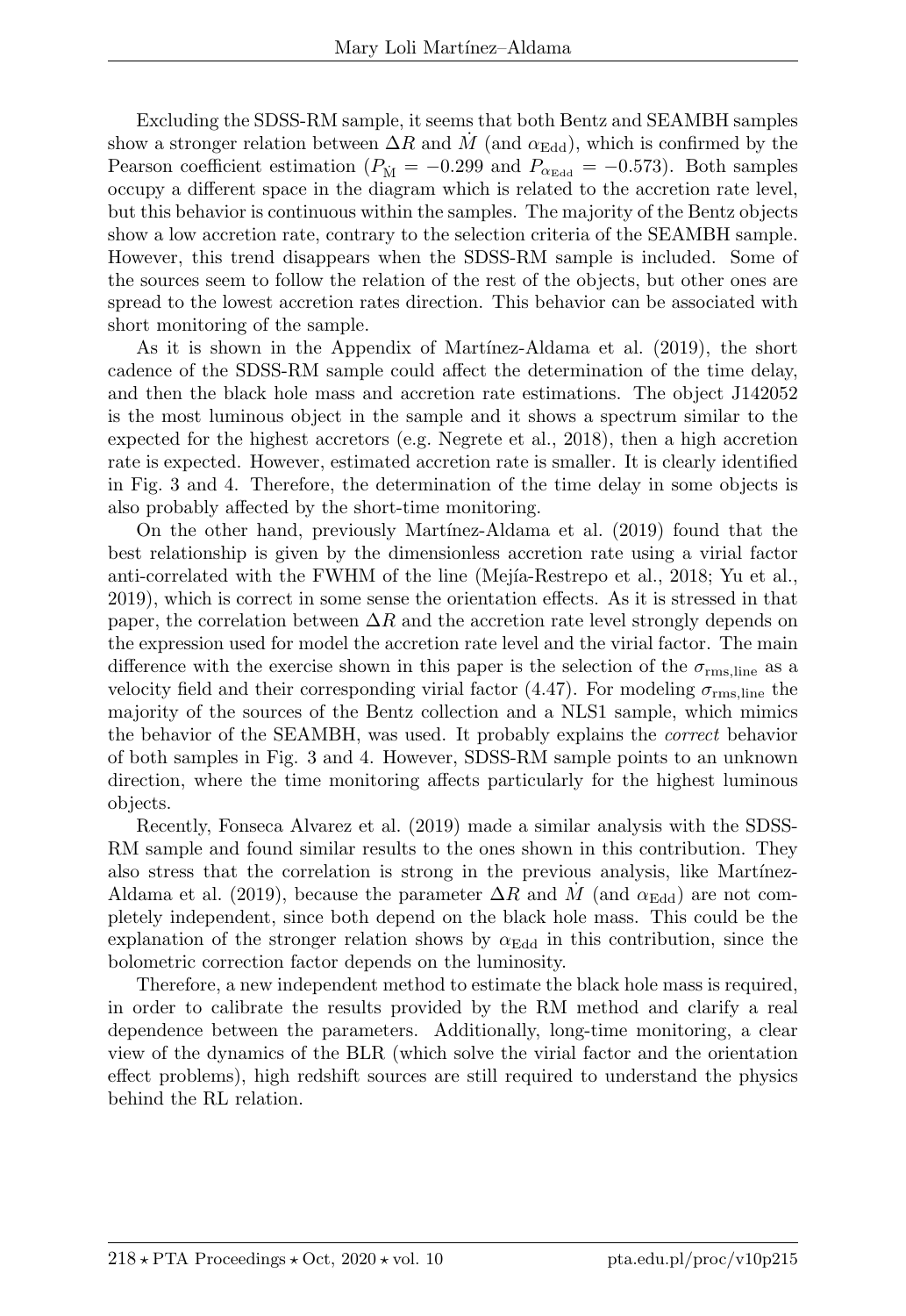

Fig. 5: Top panel: Hubble diagram. The black line corresponds to the ΛCDM model. Grey symbols mark the RM results before the correction by the accretion rate, while open symbols correspond to the ones after the correction by the accretion, respectively. Black diamonds correspond to the average values for the Luminosity distance considering redshift bins of  $\Delta z = 0.1$ . Bottom panel: the difference between the expected luminosity distance and the observed one. Color and symbols are the same as the top panel.

# 3 The use of the RL relation in cosmology

The low scatter in the RL relation offers the opportunity to determinate the luminosity distance independent of redshift and foregrounds the RM results to the cosmological analysis. However, the inclusion of the super-Eddington sources moves the RM results away from this purpose. Martinez-Aldama et al. (2019) tried to correct the scatter proposing a correction depending on the accretion rate level. In this contribution, we have repeated the same exercise, but considering  $\sigma_{\rm rms, line}$  as a velocity field. However, the correction does not improve. Statistically, the previous results considering a dimensionless accretion rate and a virial factor anticorrelated with the FWHM of the line (Martínez-Aldama et al., 2019) are best. In this section is reviewed the process to obtain the cosmological parameters considering the results of Martínez-Aldama et al. (2019).

Since the luminosity can be determine from the RL relation, it is only required the flux, and then it is possible to determinate the distance to the source or the luminosity distance,  $D_{\rm L}$  =  $\left(\frac{L_{5100}}{4\pi F_{5100}}\right)^{1/2}$ . Then, it is possible to build a Hubble diagram and get the cosmological parameters. In Fig. 5 is hown the Hubble diagram, where the black line indicates the ΛCDM model (Planck Collaboration, 2018), which is the most accepted cosmological model nowadays. For comparison, it is included  $D_{\rm L}$ after (open symbols) and before (gray symbols) the correction by the accretion rate effect. It is clear that the estimations after the correction show a better agreement with the ∆CDM, while the estimations before tends to be below. It is reflected in the bottom panel, where the difference between the expected luminosity (from  $\Delta$ CDM) and the observed ones are smaller in the first case. As a visual representation, we also show the luminosity distance considering redshift bins of  $\Delta z = 0.1$  (black symbols), however, it does not have any statistical relevance.